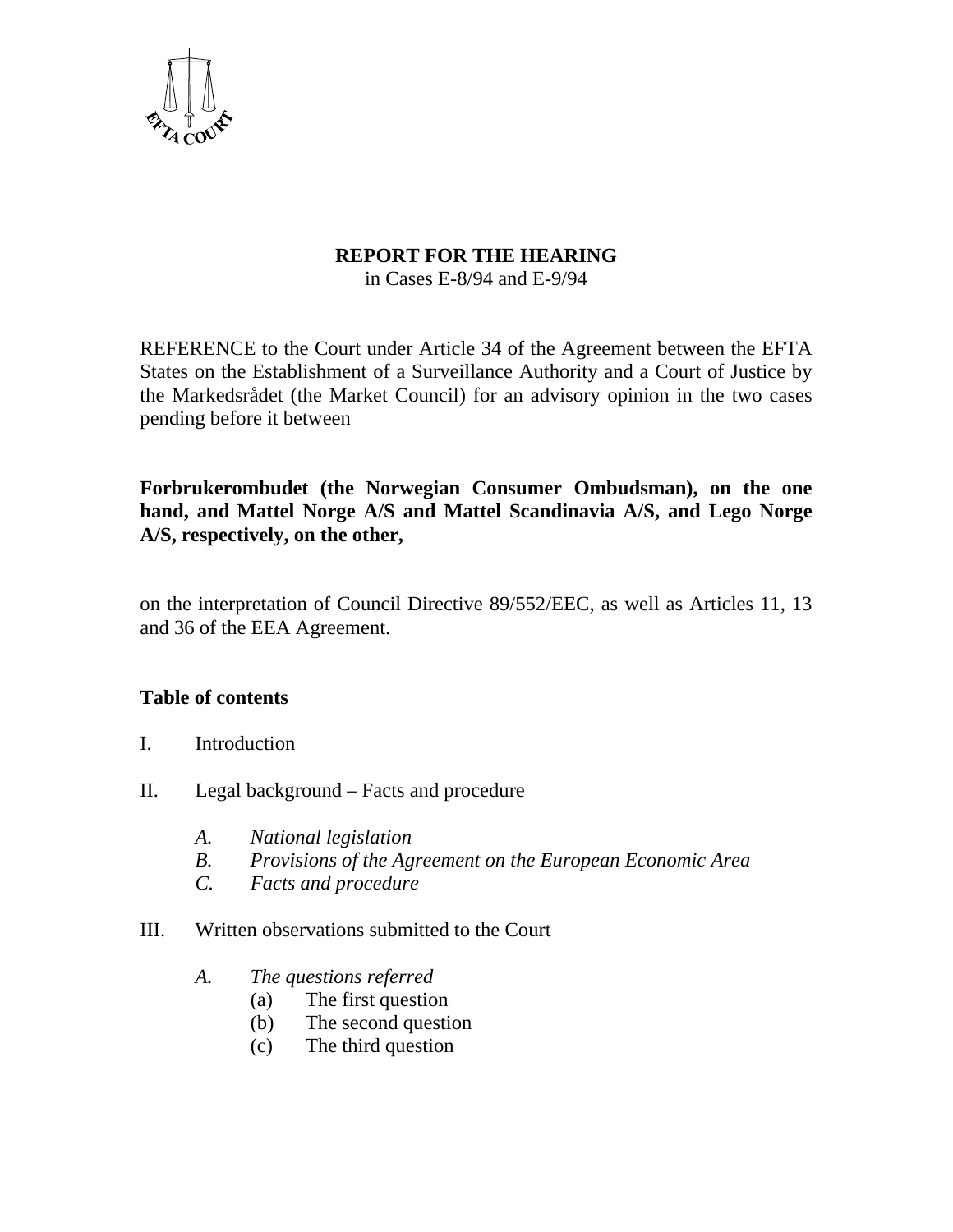## **I. Introduction**

1. By order of 28 October and 28 December 1994, received at the Court Registry on 28 December 1994 (fax) and 3 January 1995 (original), the Markedsrådet (the Market Council) made a reference to the EFTA Court for an advisory opinion in two cases brought before it by Forbrukerombudet (the Norwegian Consumer Ombudsman) against Mattel Norge A/S and Mattel Scandinavia A/S (Mattel), and Lego Norge A/S (Lego), respectively. The legal background, facts, procedure of the case and observations of the parties are summarized below.

2. On hearing the preliminary report of the Judge-Rapporteur, the Court decided under Article 39 of the Rules of Procedure, after having given the parties an opportunity to express their views, to order that the two cases be joined for the purpose of the oral procedure and the final judgment.

3. In view of the fact that the lawyer for Mattel Scandinavia A/S in her defence dated 10 January 1995 informed the Markedsrådet that there is no such company as Mattel Norge A/S and that she only represented Mattel Scandinavia A/S, a company registered in Denmark and operating in Norway through a sales office, the Markedsrådet has been asked by the Court under Article 96(4) of the Rules of Procedure for clarification as to which are the parties in the case against Mattel.

# **II. Legal background – Facts and procedure**

# A. *National legislation*

4. Markedsrådet and Forbrukerombudet are established pursuant to Section 10 of the Act no 47 of 16 June 1972 relating to control of Marketing and Contract Terms and Conditions (the Marketing Act), as permanent bodies which assist in the implementation of the provisions of the Act. From the Act itself as well as from information contained in the request for an advisory opinion from the Markedsrådet, the following appears as to the composition, competence etc. of Markedsrådet.

5. In accordance with Section 11 of the Marketing Act, Markedsrådet consists of nine members with personal deputies, all of which are appointed by the King. Their term of office, which is renewable, is four years. The King appoints the chairman and the vice-chairman. So far, the chairman has always been a judge.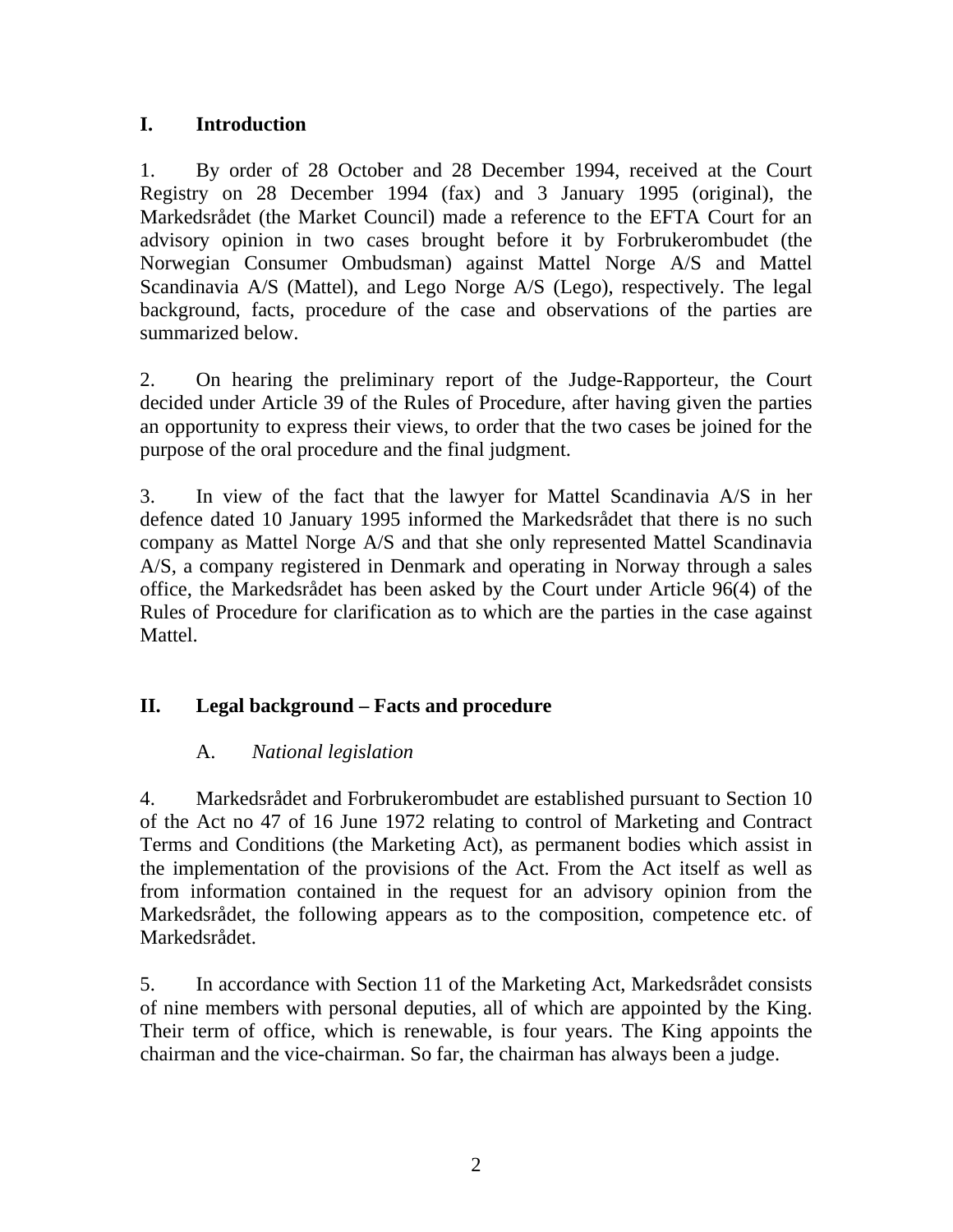6. The competence of the Markedsrådet is set out in Section 12 of the Marketing Act, which reads:

The Market Council may prohibit an act which the Council deems a violation of a provision laid down in or pursuant to Chapter I, if it finds that such intervention is necessary in the interest of the consumers or, pursuant to Section 1, second paragraph, in the interest of equality of the sexes. The Market Council may also forbid the party before the Market Council to use terms and conditions as mentioned in Chapter II or to engage in actions aimed at such use. The Market Council may also prohibit an action which it finds to be contrary to rules for the observance of which Forbrukerombudet is responsible, according to Regulations issued pursuant to Section 3-1, third paragraph of the Broadcasting Act of 4 December 1992 no 127, when this is called for in the interest of consumers or in the interest of equality between sexes. The Market Council may order such measures as it deems necessary to ensure that the actions stop and the prohibition is respected.

 The Market Council has a quorum when the chairman or the vicechairman and at least 4 other members or deputies are present. Decisions are made by simple majority. In the event of a tie, the chairman has a casting vote.

 The Market Council must state reasons for adopting a decision. There is no administrative appeal against the decision of the Market Council.

7. Under Section 13 of the Marketing Act, Forbrukerombudet must in the interest of the consumer, *inter alia*, seek to prevent market abuses under the Act. To this end, where voluntary compliance is not obtained, he may submit a case to Markedsrådet for a decision under Section 12. Such a procedure begins with Forbrukerombudet drawing up a summary of the case, where the background of the case as well as the standpoint of Forbrukerombudet is expressed. The summary is then submitted to Markedsrådet, which invites the parties in the case to make comments.

8. Further, according to this information, the procedure before Markedsrådet follows "ordinary procedural rules" and is otherwise conducted in accordance with the Public Administrative Act. Normally a hearing is arranged where Forbrukerombudet presents the case and the reasons for bringing it before Markedsrådet. The other party is usually present, accompanied by counsel. Markedsrådet may also allow others to make comments.

9. Section 1 of the Marketing Act provides: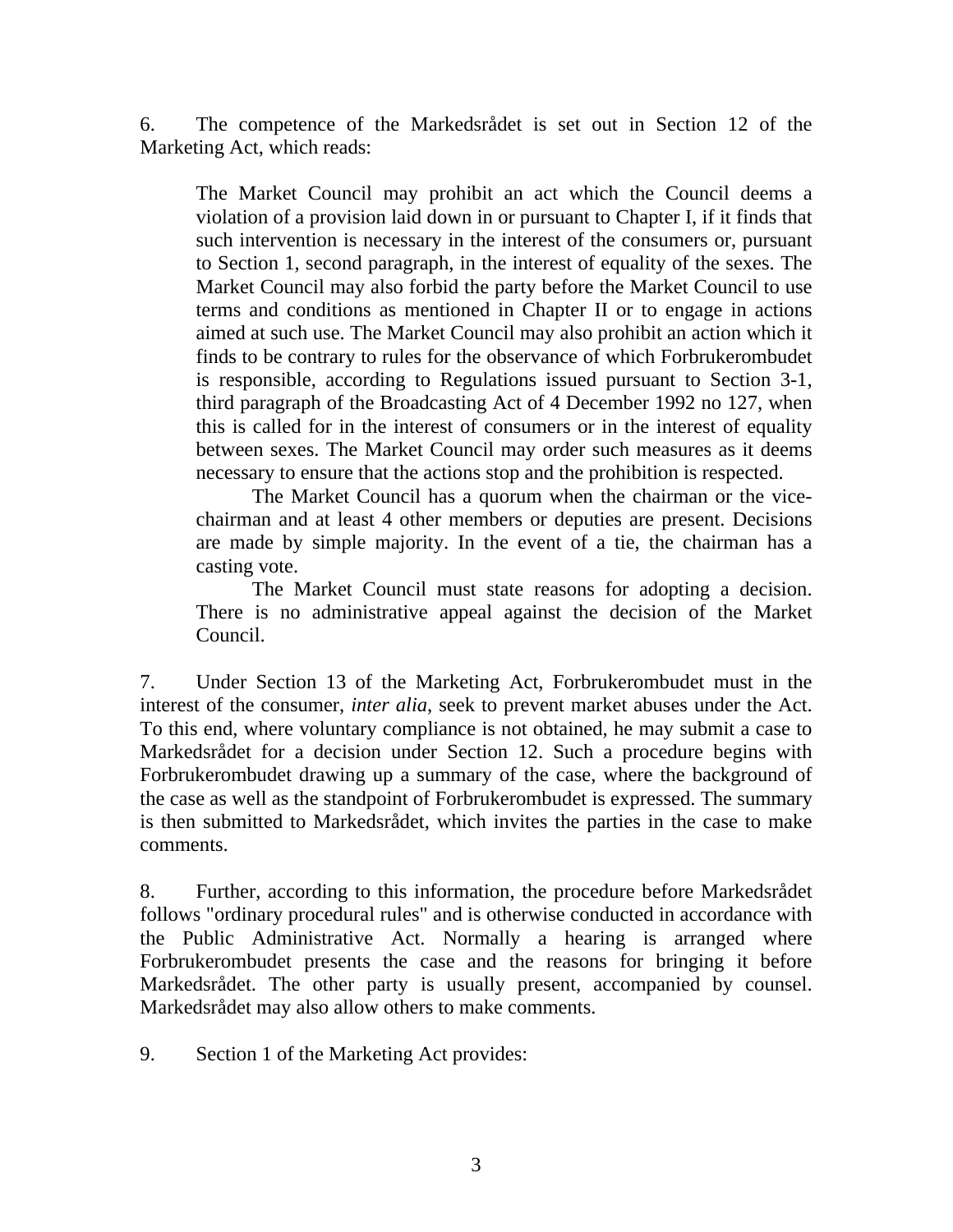In the conduct of business no act may be performed which runs counter to good business practice in the relationship between entrepreneurs or which is unreasonable in relation to consumers.

10. Section 17, first paragraph, of the Marketing Act provides:

Anyone who intentionally violates Sections 2–9 of this Act or decisions made pursuant to this Act or is an accomplice thereto shall be punishable by a fine or imprisonment of up to 3 months.

11. Section 3-1, second paragraph of the Broadcasting Act of 4 December 1992 provides:

Advertisements may not be broadcast in connection with children's programmes, nor may advertisements target children specifically.

B. *Provisions of the Agreement on the European Economic Area*

12. Article 36 of the EEA Agreement provides:

"1. Within the framework of the provisions of this Agreement, there shall be no restrictions on freedom to provide services within the territory of the Contracting Parties in respect of nationals of EC Member States and the EFTA States who are established in an EC Member State or an EFTA State other than that of the person for whom the services are intended.

2. Annexes IX to XI contain specific provisions on the freedom to provide services."

13. Annex X on Audiovisual Services refers to Council Directive 89/552/EEC of 3 October 1989 on the coordination of certain provisions laid down by law, regulation or administrative action in Member States concerning the pursuit of television broadcasting activities (the TV Directive).<sup>[1](#page-3-0)</sup> Article 2(2) of the Directive, which is contained in "CHAPTER II General provisions", provides as far as here is of relevance:

"2. Member States shall ensure freedom of reception and shall not restrict retransmission on their territory of television broadcasts from other Member States for reasons which fall within the fields coordinated by this

<span id="page-3-0"></span> $\frac{1}{1}$ OJ No L 298, 17.10.1989, p.23.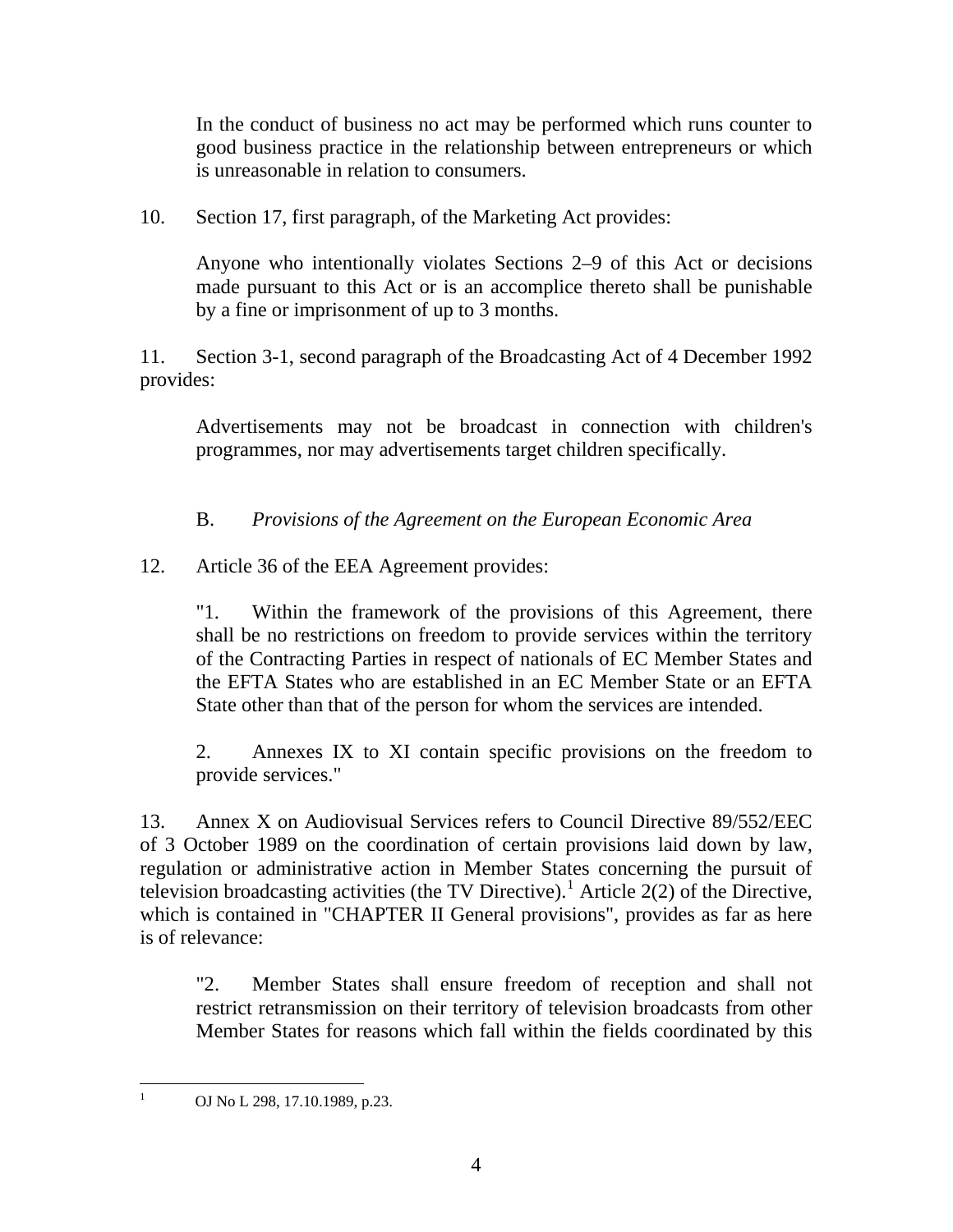Directive. Member States may provisionally suspend retransmission of television broadcasts if the following conditions are fulfilled:

(a) a television broadcast coming from another Member State manifestly, seriously and gravely infringes Article 22; ... "

14. Article 16 of the TV Directive, which is contained in "CHAPTER IV Television advertising and sponsorship", provides:

"Television advertising shall not cause moral or physical detriment to minors, and shall therefore comply with the following criteria for their protection:

- (a) it shall not directly exhort minors to buy a product or a service by exploiting their inexperience or credulity;
- (b) it shall not directly encourage minors to persuade their parents or others to purchase the goods or services being advertised;
- (c) it shall not exploit the special trust minors place in parents, teachers or other persons;
- (d) it shall not unreasonably show minors in dangerous situations."

15. Article 22 of the TV Directive, which forms the only provision in "CHAPTER V Protection of minors", reads:

"Member States shall take appropriate measures to ensure that television broadcasts by broadcasters under their jurisdiction do not include programmes which might seriously impair the physical, mental or moral development of minors, in particular those that involve pornography or gratuitous violence. This provision shall extend to other programmes which are likely to impair the physical, mental or moral development of minors, except where it is ensured, by selecting the time of the broadcast or by any technical measure, that minors in the area of transmission will not normally hear or see such broadcasts.

Member States shall also ensure that broadcasts do not contain any incitement to hatred on grounds of race, sex, religion or nationality."

16. Article 11 EEA Agreement states:

"Quantitative restrictions on imports and all measures having equivalent effect shall be prohibited between the Contracting Parties."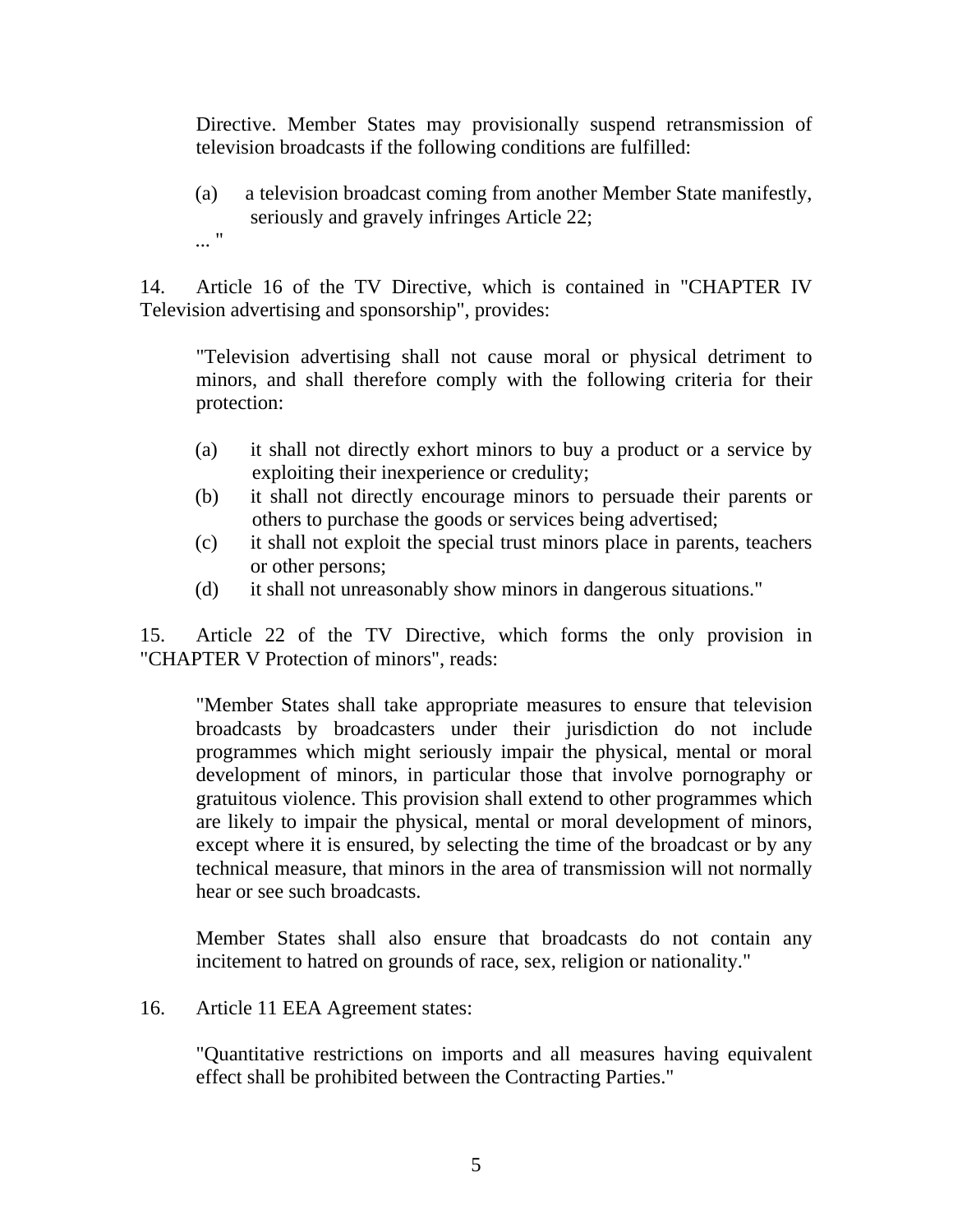### 17. Article 13 of the EEA Agreement states:

"The provisions of Articles 11 and 12 shall not preclude prohibitions or restrictions on imports, exports or goods in transit justified on grounds of public morality, public policy or public security; the protection of health and life of humans, animals or plants; the protection of national treasures possessing artistic, historic or archaeological value; or the protection of industrial and commercial property. Such prohibitions or restrictions shall not, however, constitute a means of arbitrary discrimination or a disguised restriction on trade between the Contracting Parties."

## C. *Facts and procedure*

18. The broadcasting company TV 3 is set up with a parent company in the United Kingdom and subsidiary companies in Denmark, Sweden and Norway. Each of these companies broadcasts from the United Kingdom via satellite television programmes specifically directed to the respective country. In the autumn of 1993, Lego and Mattel broadcast commercials on TV 3 Norway. In letters dated 25 November 1993, Forbrukerombudet requested Lego and Mattel to refrain from broadcasting the commercials in the future. According to Forbrukerombudet, the commercials which were contained in broadcasts directed at Norway specifically targeted children and were therefore contrary to Section 1 of the Marketing Act read in conjunction with Section 3-1, second paragraph, of the Broadcasting Act.

19. Lego and Mattel expressed the opinion that international agreements concluded by Norway prevented Forbrukerombudet from holding the advertiser responsible under the Marketing Act, as the commercials were distributed via TV 3.

20. Forbrukerombudet in summaries dated 1 November 1994 brought the cases before Markedsrådet, which decided to request an advisory opinion from the EFTA Court before deciding on the cases. By orders of 28 October and 28 December 1994, the Markedsrådet requested the EFTA Court to give an advisory opinion pursuant to Article 34 of the Agreement between the EFTA States on the Establishment of a Surveillance Authority and a Court of Justice (ESA/EFTA Court Agreement) on the following questions: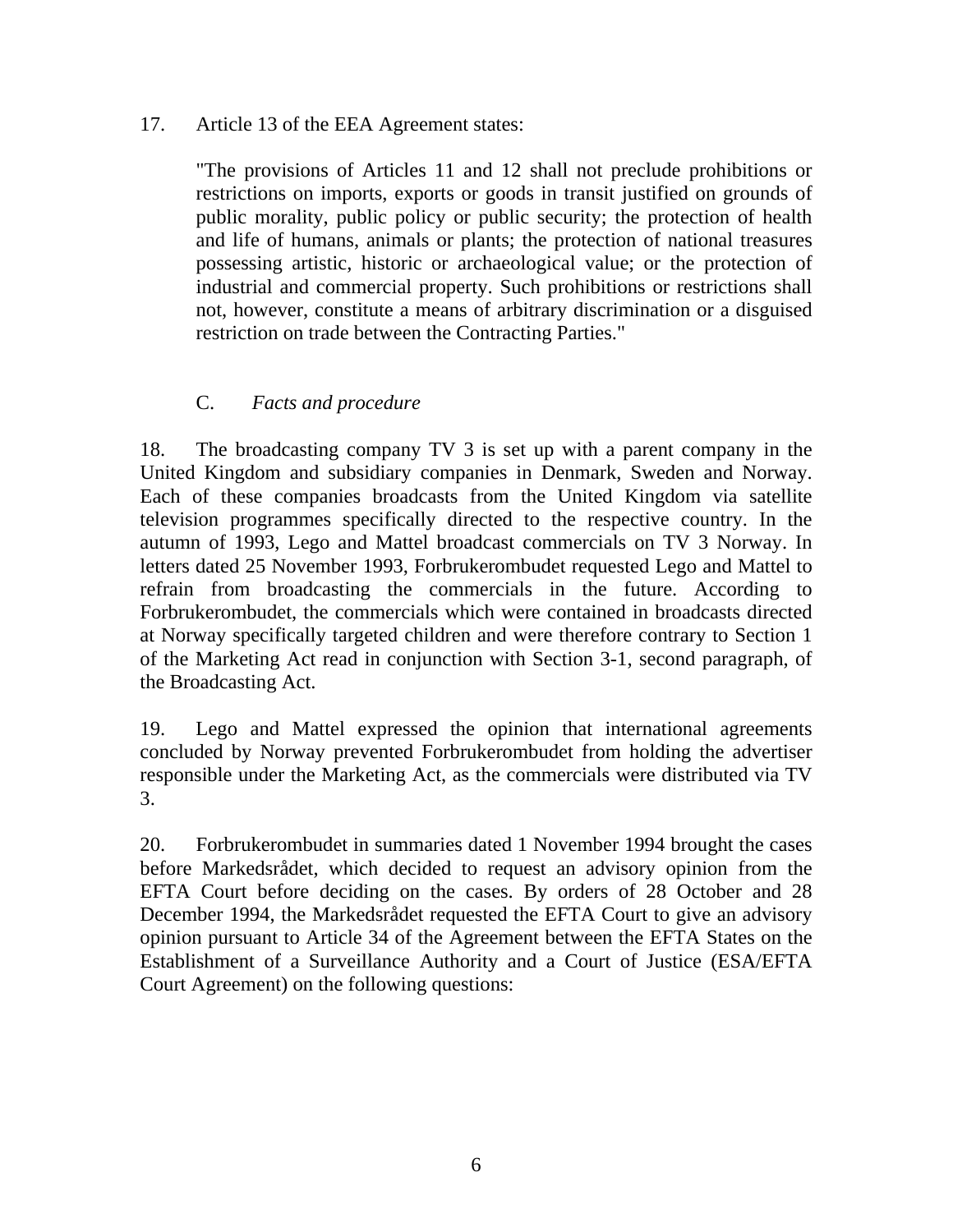**– Is Council Directive 89/552/EEC on the co-ordination of certain provisions laid down by law, regulation or administrative action in Member States concerning the pursuit of television broadcasting activities, to be interpreted as preventing the receiving State from applying national provisions according to which an advertiser may be prohibited from making use of a commercial which specifically targets children, in a transmission which is specifically directed at Norway from another EEA State?** 

**– Is Article 36 of the EEA Agreement on the freedom to provide services to be interpreted as preventing the receiving State from applying national provisions according to which an advertiser may be prohibited from making use of a commercial which specifically targets children, in a transmission which is specifically directed at Norway from another EEA State?** 

**– Is the application of Section 1 of the Marketing Act, in conjunction with Section 3-1 of the Broadcasting Act, compatible with Articles 11 and 13 of the EEA Agreement concerning quantitative restrictions on imports?** 

21. The order for reference was received at the Court Registry on 28 December 1994 (fax) and 3 January 1995 (original).

22. Pursuant to Article 20 of the Statute of the EFTA Court and Article 97(1) of the Rules of Procedure, written observations were received by fax on 9 March 1995 from:

- Forbrukerombudet Kjersti Graver;
- Mattel Scandinavia A/S, represented by Siri Teigum, advokat at the law firm of Thommessen Krefting Greve Lund;
- Lego Norge A/S, represented by Hans Skirstad, advokat at the law firm of Bull & Co;
- the Government of Norway, represented by Didrik Tønseth, Attorney at the Office of the Attorney General for Civil Affairs, acting as Agent;
- the Government of Sweden, represented by Ingrid Larén-Marklund, Assistant Under-Secretary of the Ministry for Foreign Affairs, acting as Agent;
- the Government of Greece, represented by Joanna Kiki, member of the Legal Service of the Ministry of Foreign Affairs and Sophia Hiniadou, counsellor of the Minister for Press and Mass Media, acting as Agents;
- the EFTA Surveillance Authority, represented by Håkan Berglin, Director of its Legal Service, acting as Agent;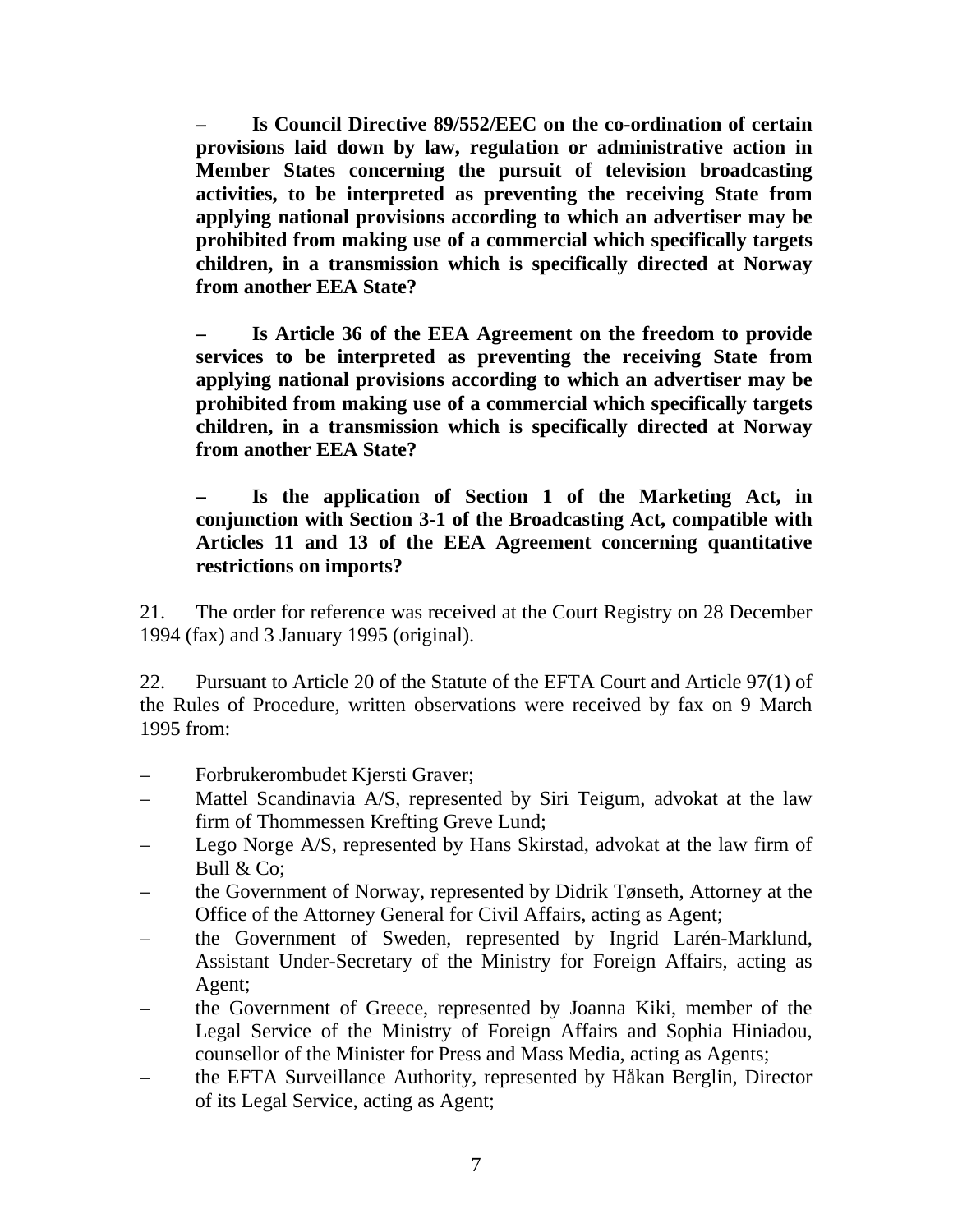– the EC Commission, represented by Berend Jan Drijber, a member of its Legal Service, acting as Agent.

## **III. Written observations submitted to the Court**

## *A. The questions referred*

(a) The first question

23. A brief summary of the observations received from the parties, institutions and governments on the first question is set out in paragraphs 24–38 below. In short, *Forbrukerombudet*, the *Governments of Norway, Sweden and Greece* and the *EFTA Surveillance Authority* are all of the opinion that the first question should be answered in the negative, i.e. that the TV Directive is to be interpreted as not preventing the receiving State from applying national provisions of the Norwegian type. On the other hand, *Mattel and Lego* and the *EC Commission*, argue that the question should be answered in the affirmative.

## *Forbrukerombudet*

24. Before commenting on the actual questions, Forbrukerombudet makes some general remarks on the scope of the Broadcasting Act, the territorial scope of the Norwegian Marketing Act, and the organisation and practices of TV 3. Thus the prohibition in the Broadcasting Act regarding advertisements targeting children is only applicable to broadcasting companies which have been granted a Norwegian concession, which is not the case with TV 3 which has a British concession. Forbrukerombudet states that a prohibition according to Section 1 of the Marketing Act on an advertiser cannot be seen as restricting retransmission of a television broadcast within the meaning of the TV Directive. Forbrukerombudet further submits that as the TV Directive does not contain any specific provisions on targeted advertising, there is no obstacle to applying the special provisions of the European Convention on Transfrontier Television on the matter. If the transmitting State principle were also extended to advertisers, the result would, according to Forbrukerombudet, be a circumvention of the rules. The receiving State must, in such cases, be allowed to take action. Forbrukerombudet refers in this context to the judgment of the EC Court of Justice in  $TV 10^2$  $TV 10^2$ .

25. Forbrukerombudet therefore submits that the EFTA Court should hold that the TV Directive does not prevent a receiving State from applying national

<span id="page-7-0"></span> $\frac{1}{2}$ 

Case C-23/93 *TV 10 SA v. Commissariat voor de Media*, judgment of 5 October 1994, not yet published.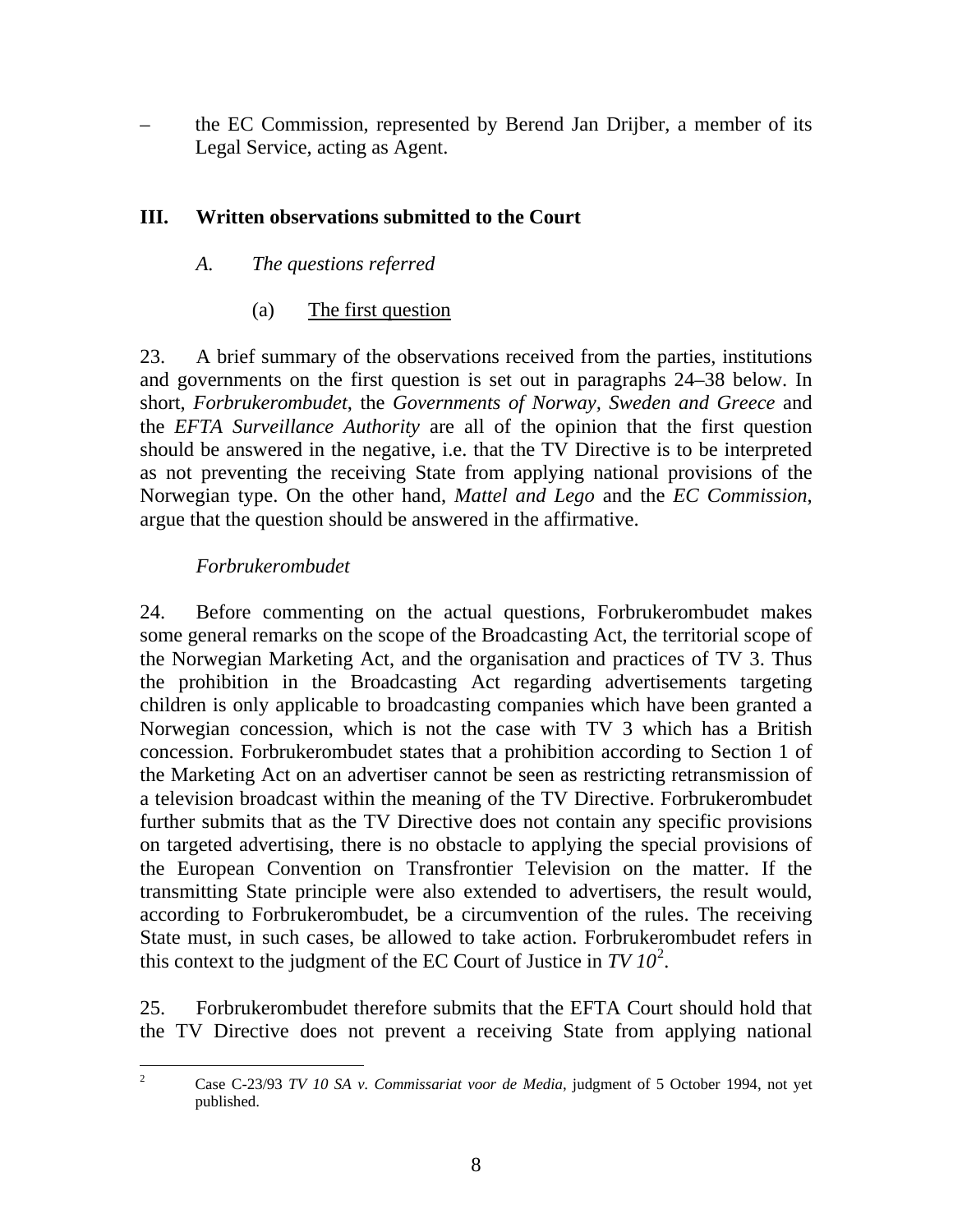provisions according to which an advertiser may be prohibited from making use of a television advertisement which is specifically directed at Norway from another EEA State.

## *The Government of Norway*

26. The Government of Norway argues that the TV Directive only coordinates broadcasting activities but does not cover the relationship between advertisers and receiving States. In the opinion of the Government of Norway services by broadcasters in certain States to advertisers established in particular in the State where programmes are received are not harmonized by the TV Directive. In case the EFTA Court decides otherwise, the Norwegian Government maintains that advertisements which are directed specifically at the viewers of a particular EEA State in circumvention of national law fall outside the scope of the Directive. The fact that no mention of circumvention of national advertising rules is made in the TV Directive does not mean that such circumvention is protected by the TV Directive. The Norwegian Government in that respect refers *inter alia* to case law of the EC Court of Justice (*Van Binsbergen*<sup>[3](#page-8-0)</sup>, Veronica<sup>[4](#page-8-1)</sup> and *TV 10*), general principles of law, a declaration made by a member of the Commission in 1990 and aspects of fair competition.

27. Thus, the Government of Norway proposes that the first question posed by the Markedsrådet should be answered as follows:

"Council Directive 89/552/EEC is not to be interpreted as preventing the receiving State from applying national provisions according to which an advertiser may be prohibited from making use of a commercial which specifically targets children, in a transmission which is specifically directed at one EEA State from another EEA State."

# *The Government of Sweden*

28. The Government of Sweden submits that the transmitting State principle only applies in areas which explicitly fall within the fields coordinated by the TV Directive. The Directive contains no provisions concerning trade practices, a fact which is confirmed in the preamble. The Government of Sweden also submits that even in areas which fall within the fields coordinated by the TV Directive, the transmitting State principle does not limit the power of receiving States to regulate

<span id="page-8-0"></span> $\frac{1}{3}$  Case 33/74 *van Binsbergen v. Bestuur van de bedrijfsverein voor de Metaalnijverheid* [1974] ECR 1299.

<span id="page-8-1"></span><sup>4</sup> Case C-148/91 *Vereniging Veronica Omroep Organisatie v. Commissariat voor de Media* [1993] ECR I-487.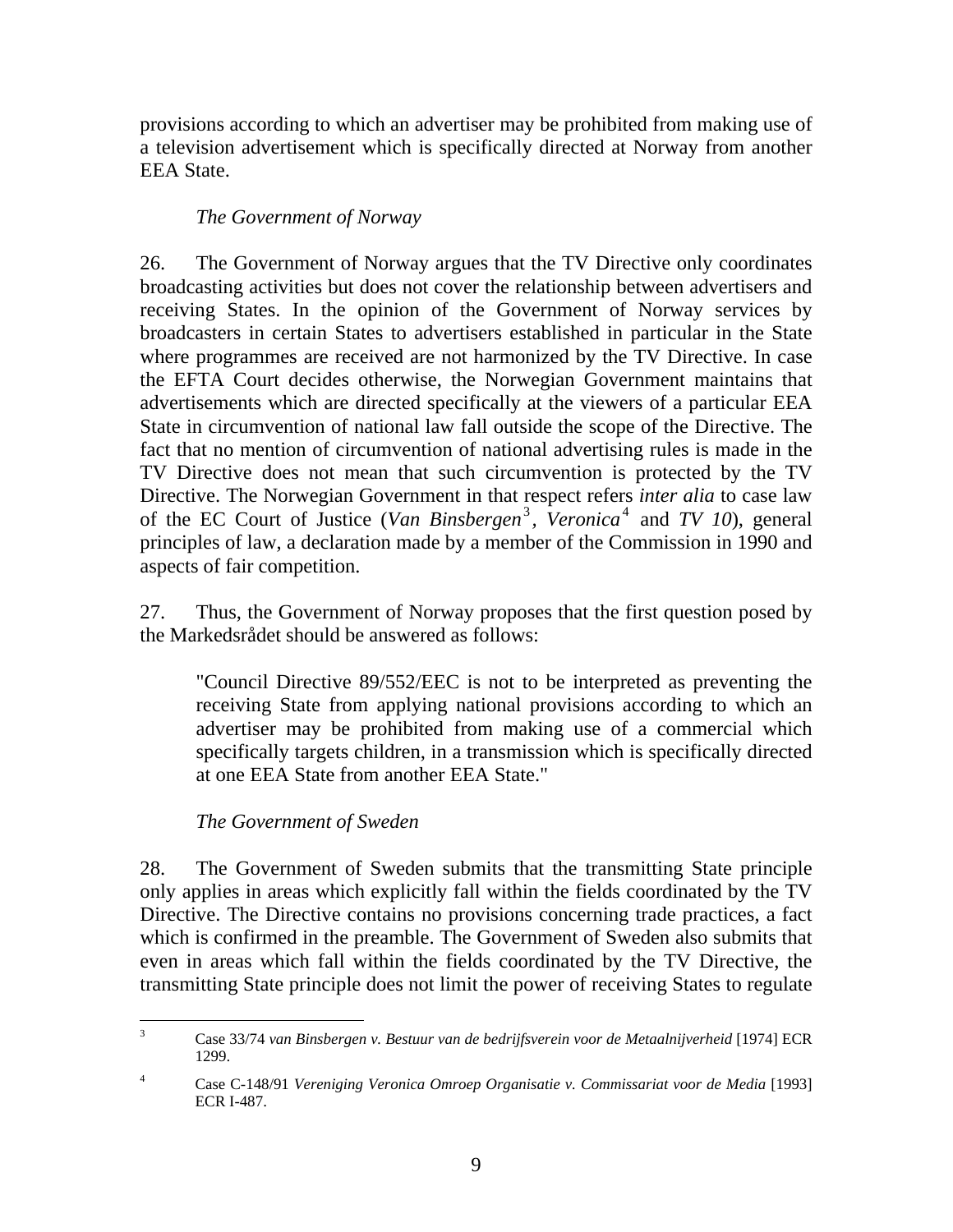how undertakings under their jurisdiction use advertising via TV broadcasts as long as a receiving State does not restrict reception or retransmission of a TV broadcast transmitted from another Member State, as the action in question is directed at the advertiser and not the broadcaster. If the transmitting State principle does limit the power of receiving States to regulate how undertakings under their jurisdiction use advertising via TV broadcasts, the Government of Sweden is of the opinion that a derogation from this principle must be accepted where there is circumvention.

29. The Swedish Government submits that the first question should be answered in the same way as proposed by the Government of Norway (see paragraph 27 above).

## *The Government of Greece*

30. The Government of Greece submits that the internal legislation of a Member State may provide for prohibitions or restrictions on advertisements which are directly aimed at minors and that a temporary suspension, according to Article 2 (2)(a) of the Directive, is permissible.

### *The EFTA Surveillance Authority*

31. The Surveillance Authority examines what fields are co-ordinated by the Directive and whether the protection of children from television advertising is such a field. It submits that the particular need for protection of children from television advertising is a field covered by the Directive and that therefore, in relation to this aspect, the transmitting State principle applies. The transmitting State is thus obliged under Article 3(2) of the Directive to ensure that rules laid down in the Directive are complied with and Article 2(2) precludes the receiving State from restricting the reception and retransmission of the broadcast. In the view of the EFTA Surveillance Authority, Article 2(2) of the TV Directive does not however prevent a receiving State from taking action in respect of an advertisement broadcast from another EEA State, as long as the action is directed against and concerned only with the activities of the advertiser and, consequently, is not aimed at the broadcaster or otherwise intended to interfere with the broadcasting or the retransmission of the broadcast.

32. For these reasons, the EFTA Surveillance Authority proposes that the first question should be answered as follows:

"The Act referred to in point 1 of Annex X to the EEA Agreement (Council Directive 89/552/EEC) is to be interpreted so as not to preclude a receiving State from applying national provisions according to which an advertiser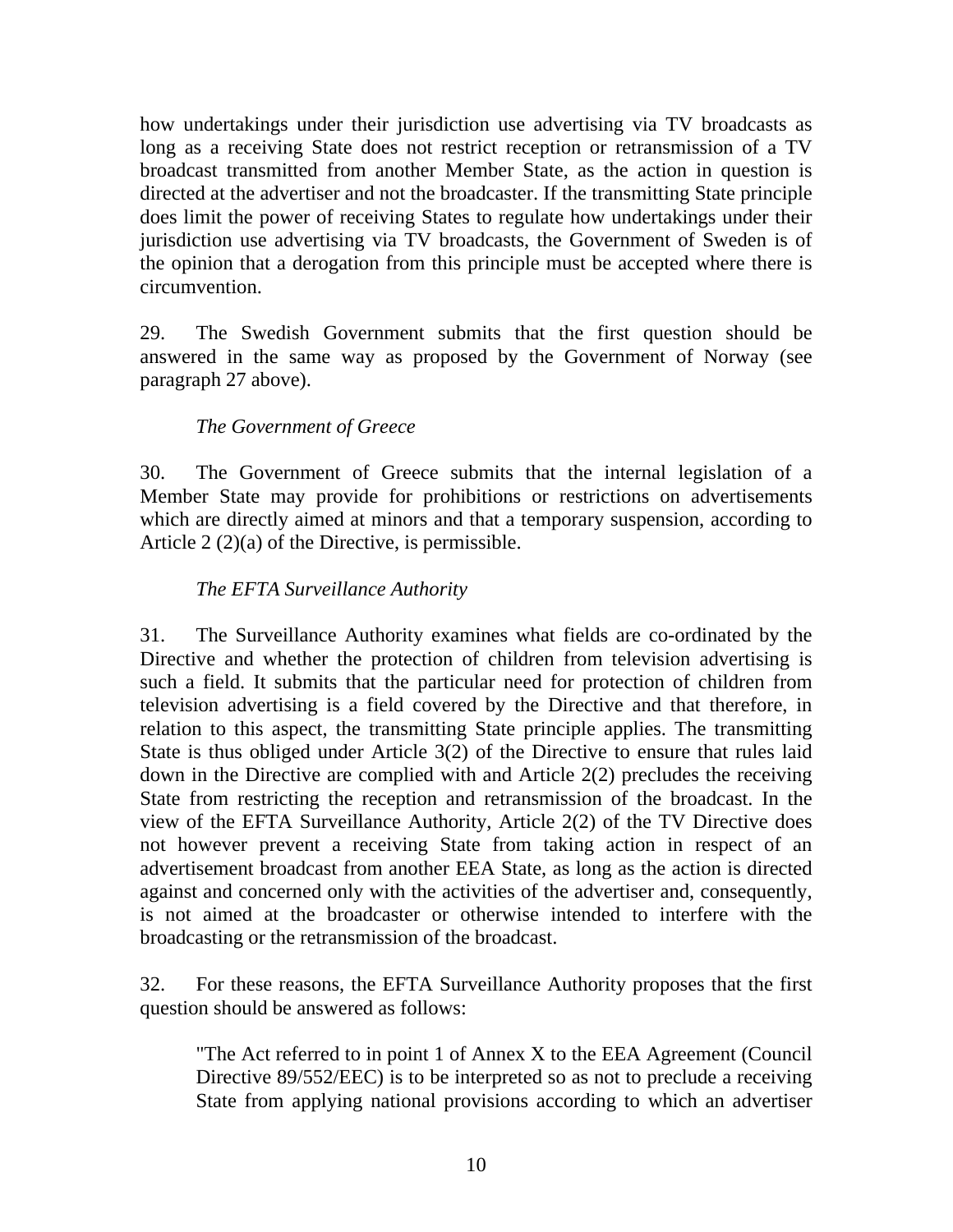may be prohibited from making use of, in a television transmission broadcast from another EEA State and directed at the receiving State, a commercial which specifically targets children, as long as the provisions are not applied against the broadcaster or otherwise for the purpose of interfering with the broadcasting, retransmission or receipt of the transmission."

### *Mattel and Lego*

33. Mattel and Lego stress that a possible prohibition on the defendants from using the advertisements in question in broadcasts directed to Norwegian audience would have legal consequences for TV 3. This is due to the fact that, according to Norwegian law (Section 17 first paragraph of the Marketing Act), TV 3 may be subject to penal sanctions if it transmits the advertisements after the Market Council has prohibited Mattel and Lego from using them. The defendants urge the Court to bear this in mind when pronouncing itself, in particular, on whether it is possible to distinguish between the protection of broadcasting companies and advertisers. The defendants submit that the Norwegian prohibition of advertisements specifically directed towards children has a wider scope than that of Article 16 of the TV Directive. The Norwegian provision therefore goes beyond the requirements contained in that article. The defendants also underline that in order to ensure the "effet utile" of the transmitting State principle embodied in Article 2(2) of the Directive, the prohibition of restrictions on broadcasts containing such advertisements may not be narrowly construed as referring only to measures which result in the suspension of the transmission of a television broadcast in the technical sense.

34. Although agreeing that in principle an EEA State may be entitled to resort to actions against persons who, by invoking the rules of EEA law, circumvent lawful national legislation, the defendants are of the opinion that the question of circumvention is of no relevance to the cases in question. The absence of a provision in the Directive corresponding to Article 16 of the European Convention on Broadcasting on circumvention of national rules on advertising suggests, in the view of the defendants, that the Directive does not provide for the possibility of such protection. If the Court does not agree with that view, the defendants submit that the scope of Article 16 in the European Convention should also have an impact on the interpretation of the notion of circumvention under EEA law. However, in that eventuality as well, it is submitted that no circumvention whether by the advertiser or by the broadcasting company is at issue in the present cases.

35. For these reasons, Mattel and Lego propose that the Court should answer the first question as follows: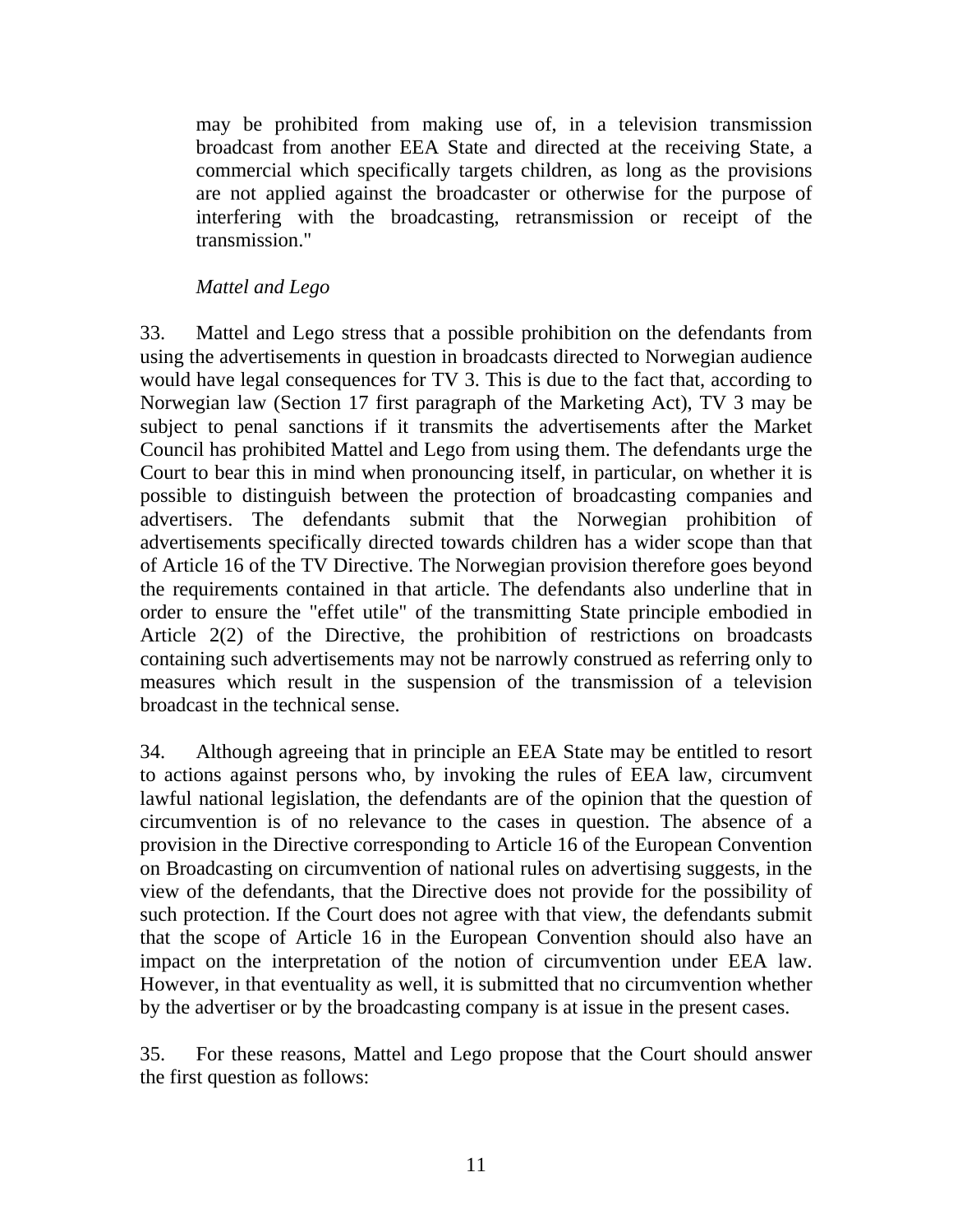"Articles 2(2) and 16 of Directive 89/552/EEC do not allow a national authority in an EEA state to prohibit an economic operator from showing an advertisement in an emission by a broadcaster established in another EEA state, if such a decision directly or indirectly is based on a measure of national law which contains a general prohibition of advertisement specifically directed to children."

#### *The EC Commission*

36. The Commission states that the main objective of the TV Directive is to facilitate the free movement of television broadcasts within the Community. This is the reason why it is known as the "Television Without Frontiers Directive". The Directive pursues this aim by laying down minimum standards which must be complied with by broadcasters under the jurisdiction of the Member State. Broadcasts which complies with these standards may be transmitted to other Member States. Article 2(2) of the Directive provides that Member States must ensure freedom of reception and may not restrict retransmission on their territory of broadcasts coming from other Member States for reasons which fall within the fields coordinated by the Directive. This rule is known as the "transmitting State principle". The only exception to this rule is laid down in the second sentence of Article 2(2). Member States are allowed, subject to strict conditions, to suspend broadcasts which manifestly, seriously and gravely infringe the rules aimed at the protection of the physical, mental or moral developments of minors (Article 22).

37. The Commission is of the opinion that Article 16 of the TV Directive does not in principle leave room for diverging national rules. Unlike Section 3-1, second paragraph, of the Norwegian Broadcasting Act, Article 16 of the Directive does not, according to the Commission, contain an absolute ban on television advertising targeting children specifically or a ban on advertising in connection with children's programmes, but seeks to avoid children being unduly influenced by television messages. The Commission therefore submits that Article 16 lays down harmonized rules which are aimed at protecting young children against moral or physical detriment caused by television advertising, which in principle do not leave room for diverging national rules. Therefore the Norwegian provision goes beyond the requirements in Article 16 of the Directive. As to whether the TV Directive can be relied on by advertisers or only by broadcasters, the Commission is of the opinion that such a distinction between the two categories is neither relevant nor tenable and that, therefore, any State measure having as its object or effect the creation of an obstacle to television broadcasts from other Member States, including the television advertisements contained in such a broadcast, is contrary to the transmitting State principle. This would only be different if the Directive itself provided for an exception. There is no such exception here. Since Article 16 harmonizes the laws on advertisements in respect of the protection of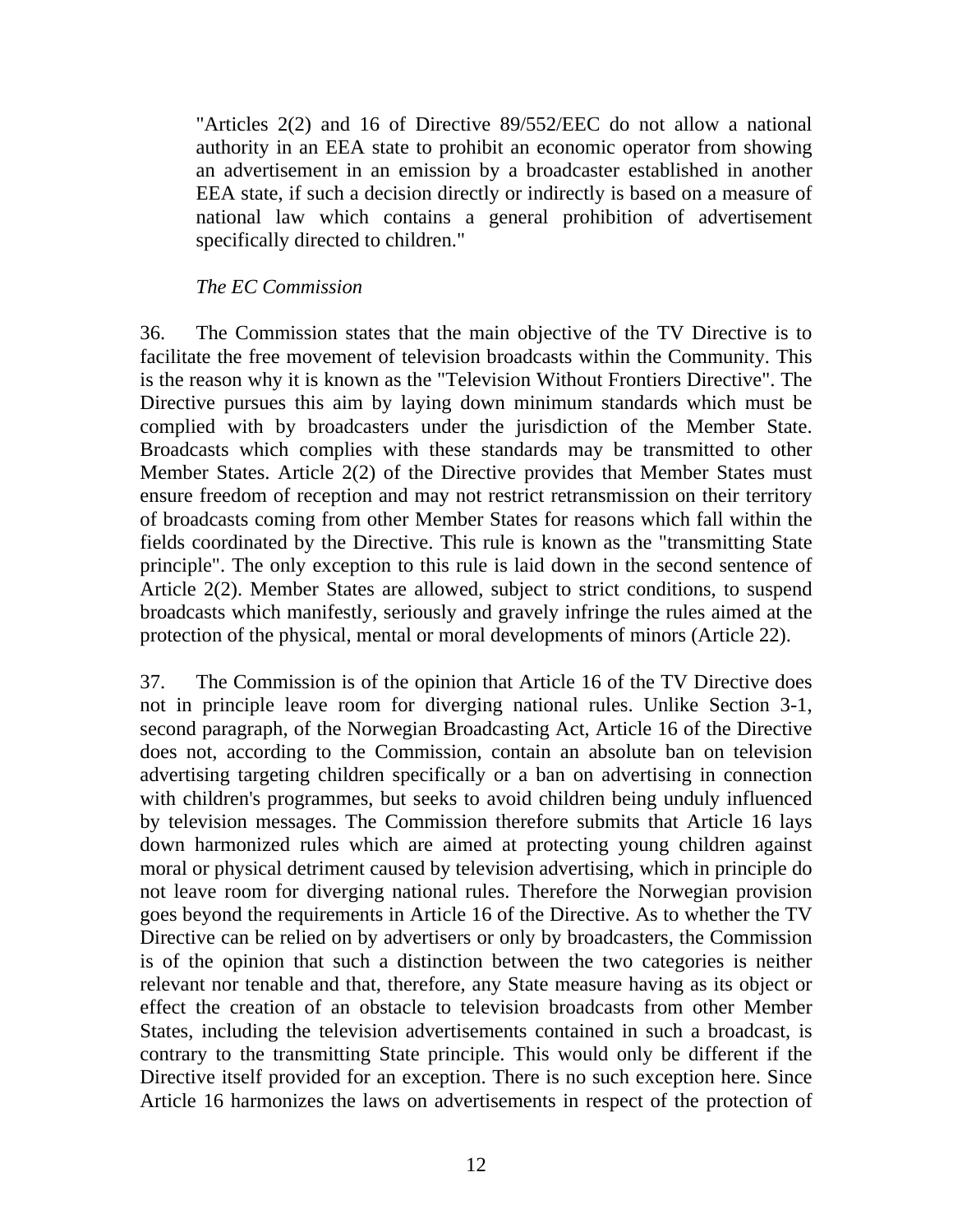minors, national rules which are at variance with that provision can no longer be applied to broadcasts from other Member States.

38. The Commission proposes one common answer for all the three questions, namely:

"Articles 2(2) and 16 of Directive 89/552/EEC do not allow a prohibition to be ordered by which an economic operator is enjoined from showing an advertisement contained in a television programme of a broadcaster established in another EEA state if such a prohibition is based on a measure of national law which contains a general prohibition of advertisements targeting children."

# (b) The second question

39. *Forbrukerombudet*, the *Governments of Norway, Sweden and Greece* and the *EFTA Surveillance Authority*, all answer the second question, regarding Article 36 EEA, also in the negative, while *Mattel and Lego* propose an affirmative answer. *The EC Commission* is of the opinion that Article 36 is of no relevance following the entry into force of the TV Directive. A brief summary of the observations received from parties, institutions and governments on this matter is set out in paragraphs 40–51 below.

# *Forbrukerombudet*

40. Forbrukerombudet refers to case law of the EC Court of Justice and underlines that, in non-harmonized areas, the Member States are free to introduce or keep provisions contrary to the principle of freedom to provide services on condition that those provisions may be justified on grounds of public interest, are non-discriminatory and proportionate to the aim pursued. Forbrukerombudet is of the opinion that the judgment in  $Keck^5$  $Keck^5$  is also of importance for what should be considered as restrictions on the free movement of services. If the EFTA Court considers that the Norwegian prohibition is a restriction on the freedom to provide services, Forbrukerombudet submits that the prohibition is justified on the grounds of public interest and that it is non-discriminatory and proportionate.

41. Forbrukerombudet therefore submits that the EFTA Court should hold that Article 36 of the EEA Agreement on the freedom to provide services does not prevent a receiving State from applying national provisions according to which an advertiser may be prohibited from making use of a television advertisement which

<span id="page-12-0"></span> $\frac{1}{5}$ 

Joined Cases C-267/91 and 268/91 *Keck and Mithouard* [1993] ECR I-6097.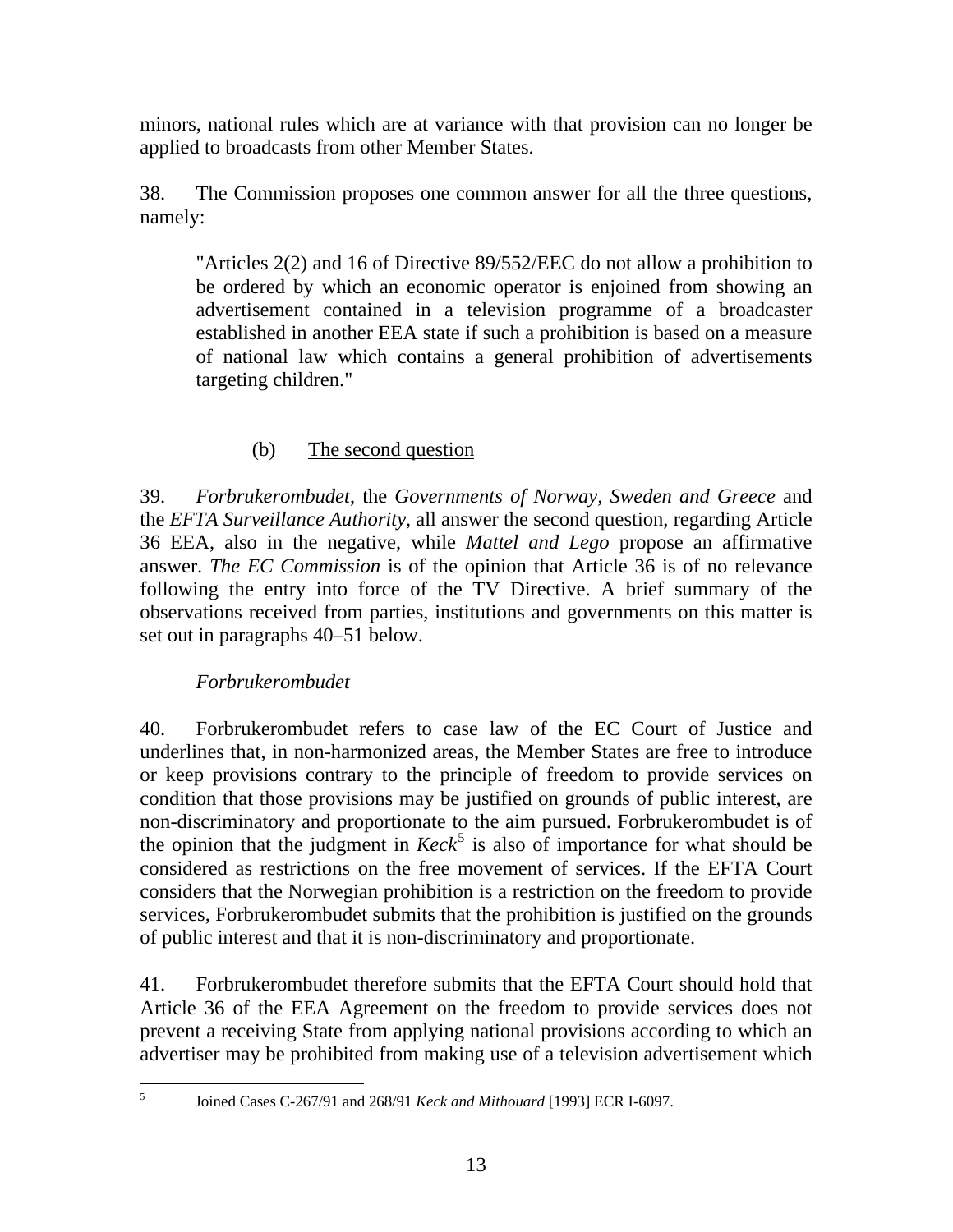specifically targets children, in a transmission which is specifically directed at Norway from another EEA State.

# *The Government of Norway*

42. The Government of Norway particularly stresses consumer protection as a public interest consideration and submits that there can be no doubt that the protection of children against television advertisements is a ground of general interest which is protected under existing Community law.

43. The Norwegian Government proposes that the answer to the second question of the Markedsrådet should be:

"Article 36 of the EEA Agreement on the freedom to provide services is to be interpreted as allowing the receiving State to apply national provisions according to which an advertiser may be prohibited from making use of a commercial which specifically targets children, in a transmission which is specifically directed at Norway from another EEA State."

# *The Government of Sweden*

44. The Government of Sweden refers to *Debauve*<sup>[6](#page-13-0)</sup> and argues that the case law of the EC Court of Justice contains clear indications that an analogous application of the free movement of goods provisions (Articles 30–36 EC), taking into account considerations of general interest, is possible. It also states that the contested action is against the advertiser and only means that he is forbidden to use the advertisement in question in the future and that, therefore, it cannot be stated that an intervention of this nature creates obstacles to the free movement of services as the actual transmission is not prevented nor is the programme company's possibility of offering advertising time.

45. The Government of Sweden therefore submits that the second question should be answered as follows:

"Article 36 of the EEA Agreement on the freedom to provide services cannot be interpreted as preventing the receiving State from applying national provisions according to which an advertiser may be prohibited from making use of a commercial which specifically targets children, in a transmission which is specifically directed at Norway from another EEA State."

<span id="page-13-0"></span> $\frac{1}{6}$ 

Case 52/79 *Procureur du Roi v. Debauve* [1980] ECR 833.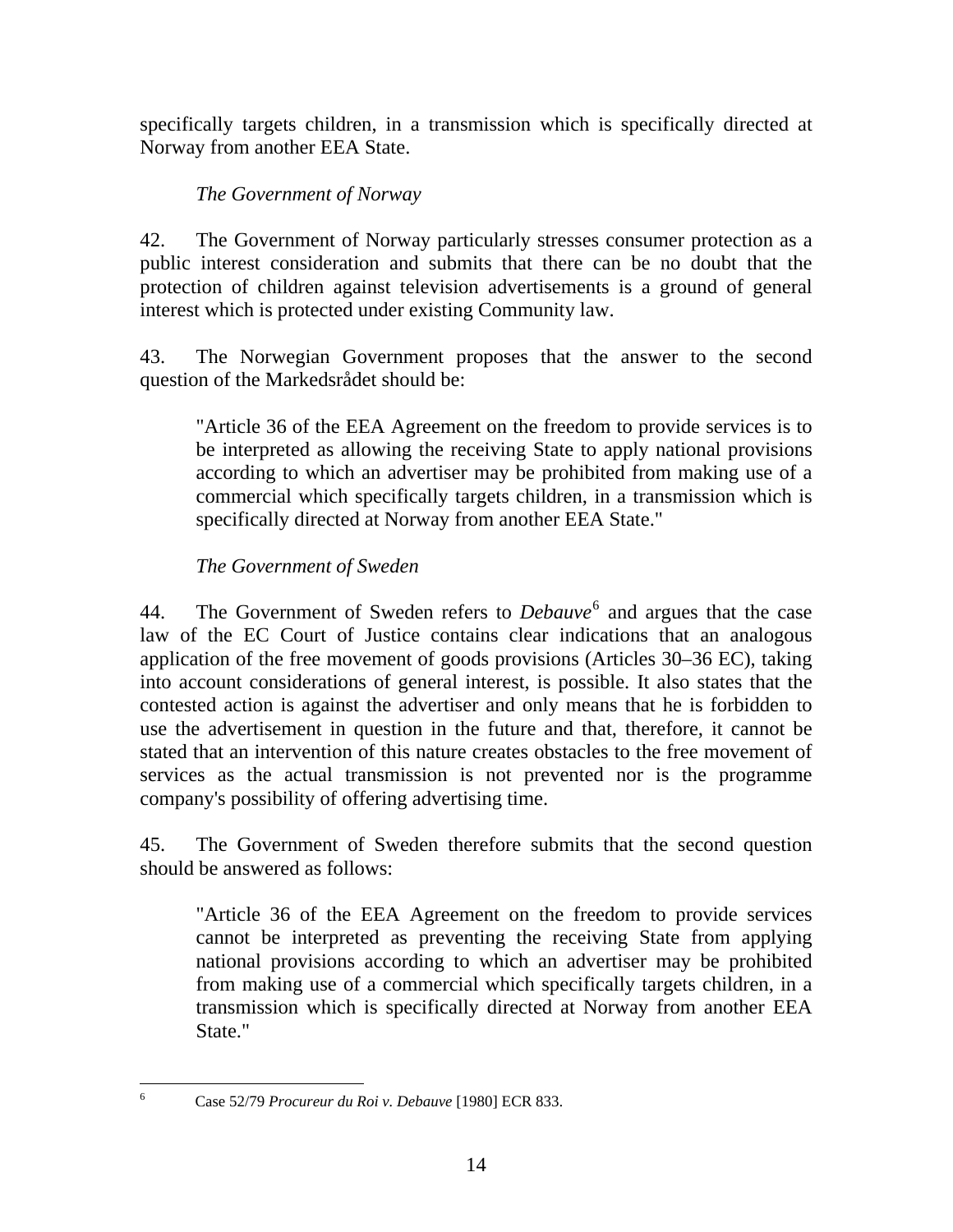### *The Government of Greece*

46. The Government of Greece also stresses, with references to case law of the EC Court of Justice, the protection of consumers and in particular the protection of minors as a general interest which may legitimately restrict the freedom to provide services.

## *The EFTA Surveillance Authority*

47. The EFTA Surveillance Authority also underlines that, in interpreting Article 59 EC (identical in substance to Article 36 EEA), the EC Court of Justice has consistently recognized the right of the Member States under certain circumstances to impose restrictions on the freedom to provide services on grounds of public interest, including consumer protection. According to the Surveillance Authority, the purpose of the national provisions concerned is to ensure sound business practices and, more particularly, to provide child consumers with adequate protection. The Surveillance Authority admits that the TV Directive contains rules aimed at the protection of children in TV advertising. Those rules cannot however, according to the Authority, be taken to secure the level of protection at which a State may be entitled to aim. In view of this, the Surveillance Authority submits that it must be permissible, and amount to a legitimate choice of policy pursued in the public interest, for Norway to fix the level of protection of children to be respected by advertisers within Norwegian jurisdiction and to lay down and apply such national rules as are necessary to ensure the enforcement of the policy chosen.

48. The EFTA Surveillance Authority proposes that the EFTA Court should answer the second and the third questions in the same manner, namely:

 "Articles 11 and 36 EEA are to be interpreted as not precluding an EFTA State from applying national provisions according to which an advertiser may be prohibited from making use of a television advertisement which is specifically targeted at children, even if the advertisement is to be broadcast from another EEA State, provided that the prohibition applies equally to all advertisers without distinction as regards their nationality or place of establishment."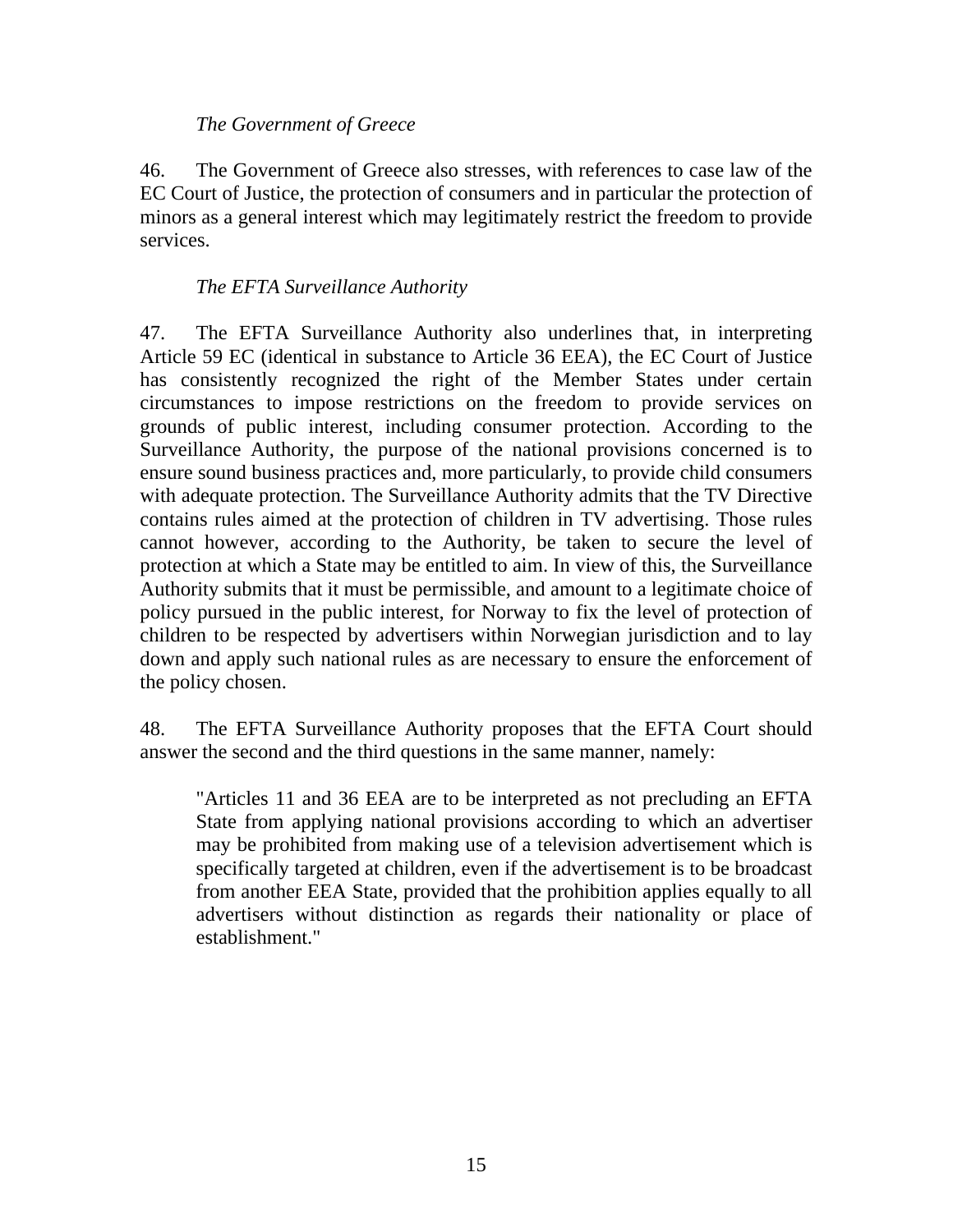#### *Mattel and Lego*

49. Mattel and Lego refer to Säger<sup>[7](#page-15-0)</sup> and *Commission v. the Netherlands*<sup>[8](#page-15-1)</sup> and point out that restrictions on advertisements may be incompatible with Article 36 EEA, even if there is no discrimination between foreign and national service providers. The defendants underline that television advertising involves various services at different levels. The Norwegian prohibition would indeed restrict the possibility of broadcasters to provide advertising services to advertisers. The defendants agree that consumer protection is a public interest which may justify restrictions on advertisements. However, given that there are minimum standards regarding advertisements towards children in the TV Directive, and that rules as strict as the Norwegian rules are unheard of in most other EEA States, the Norwegian restrictions on the possibility of purchasing cross border broadcasting of advertisements do not seem necessary to protect children as an audience of television broadcasts. The defendants therefore submit that the application of the Norwegian prohibition as presupposed by the authorities is not proportionate to the general interest pursued. According to the defendants, the application of the Norwegian Marketing Act to advertisers is therefore, even if the advertisers themselves are not considered to be protected by the Directive, incompatible with Article 36 EEA. The question of circumvention is, in the view of the defendants, also irrelevant in this context.

50. The defendants therefore suggest that the Court should answer the second question as follows:

"Article 36 EEA does not allow a national authority in an EEA State to prohibit an economic operator from showing an advertisement in an emission by a broadcaster established in another EEA state, if such a decision directly or indirectly is based on a measure of national law which contains a general prohibition of advertisements specifically directed at children."

### *The EC Commission*

51. Concerning the applicability of both Articles 11 and 36 EEA, the *Commission* only examines them "for the sake of completeness", being of the opinion that its conclusions as to the interpretation of the TV Directive already permits the Court to give its advisory opinion. In relation to Article 36, the Commission points out that since the TV Directive entered into force, restrictions

 $\frac{1}{7}$ Case C-76/90 *Säger v. Dennemeyer* [1991] ECR I-4221, paragraph 12.

<span id="page-15-1"></span><span id="page-15-0"></span><sup>8</sup> Case C-353/89 *Commission v. the Netherlands* [1991] ECR I-4069, paragraph 17.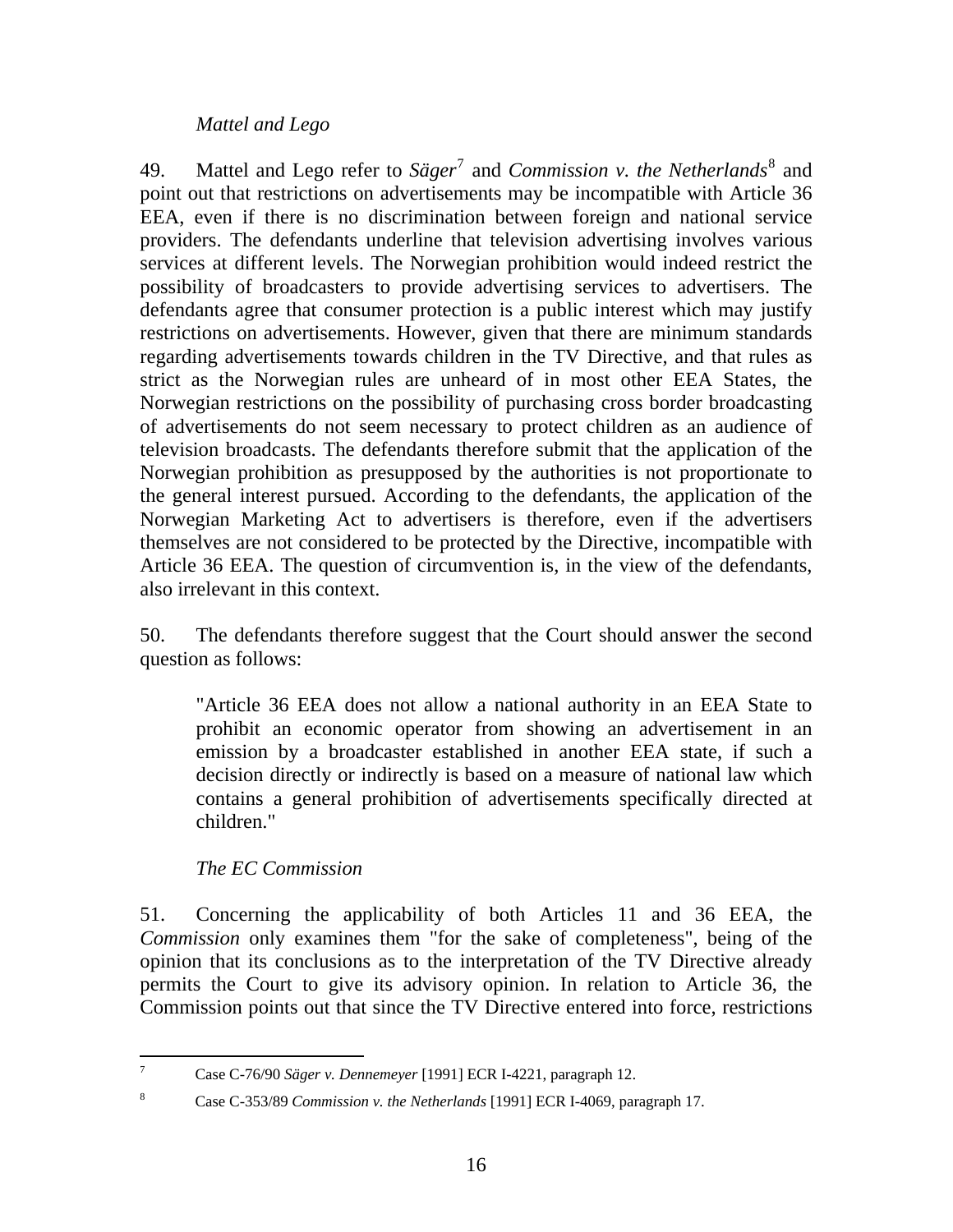on television broadcasts from other Member States must be exclusively assessed under that Directive, which is the *lex specialis* in relation to Article 36 EEA.

# (c) The third question

52. *Forbrukerombudet*, the *Governments of Norway and Sweden* and the *EFTA Surveillance Authority* all answer the third question in the affirmative, while *Mattel and Lego*, on the other hand, propose a negative answer. The *EC Commission* again claims that restrictions on television broadcasts from other Member States must be exclusively assessed under the TV Directive. A brief summary of the observations received from parties, institutions and governments on this matter are set out in paragraphs 53–66 below.

# *Forbrukerombudet*

53. Forbrukerombudet refers to the *Keck* judgment as well as *Hünermund*<sup>[9](#page-16-0)</sup> and *Leclerc-Siplec*<sup>[10](#page-16-1)</sup> and submits that the requirement in Section 1 of the Marketing Act, in conjunction with Section 3-1, second paragraph, of the Broadcasting Act, that an advertisement must not target children specifically, must be considered as a "selling arrangement" within the meaning of the *Keck* judgment. In the opinion of Forbrukerombudet, the prohibition does not imply a general ban on the marketing of certain products, but imposes requirements on the manner in which this is done. Toys can be marketed, but the advertiser must model the advertisement so that it does not have a particular appeal to children. If the EFTA Court considers that the Norwegian provisions constitute a quantitative restriction on imports, Forbrukerombudet submits that the prohibition is justified on grounds of public interest, is non-discriminatory and proportionate.

54. Forbrukerombudet therefore submits that the EFTA Court should hold that the application of Section 1 of the Marketing Act, in conjunction with Section 3-1, second paragraph, of the Broadcasting Act, is compatible with Articles 11 and 13 of the EEA Agreement concerning quantitative restrictions on imports.

# *The Government of Norway*

55. According to the Government of Norway, the Norwegian legislation at issue prohibits a particular method of sales promotion, i.e. television advertisements targeted at children. It applies to all traders in Norway, without

<sup>-&</sup>lt;br>9 Case C-292/92 *Hünermund* [1993] ECR I-6787.

<span id="page-16-1"></span><span id="page-16-0"></span><sup>10</sup> Case C-412/93 *Leclerc-Siplec v. TF1 Publicité and M6 Publicité*, judgment of 9 February 1995, not yet published.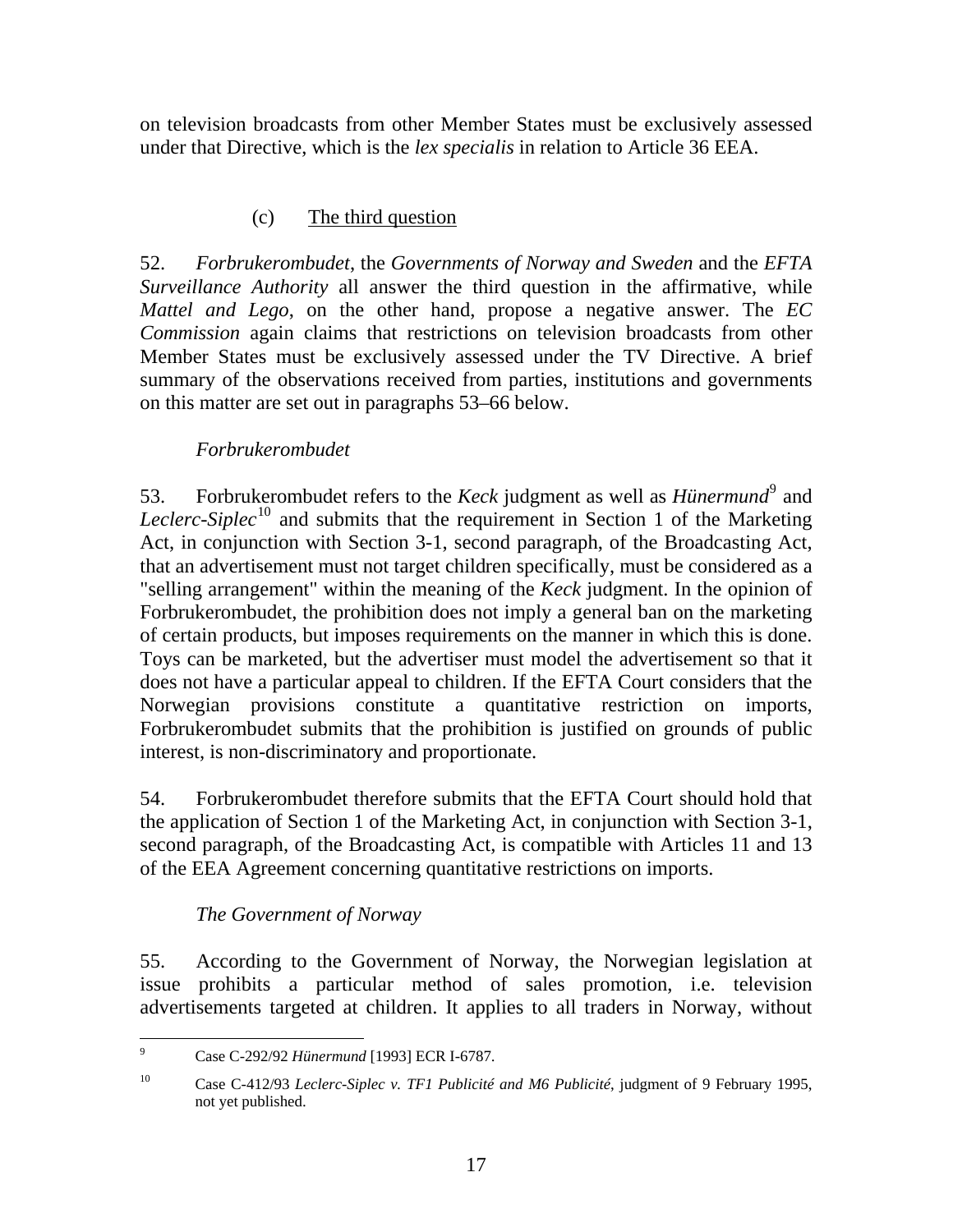distinction as to the origin of the product advertised. Such measures would fall outside the scope of Article 11 of the EEA Agreement. The Government of Norway refers in this context to *Keck*, *Hünermund* and *Leclerc-Siplec.* 

56. The Government of Norway therefore proposes the following answer:

"National legislation which prohibits a particular method of sales promotion, including television advertisements targeted at children, falls outside the scope of Article 11 of the EEA Agreement, even if it could restrict the volume of sales from other EEA States."

# *The Government of Sweden*

57. According to the Government of Sweden, the Norwegian prohibition on advertising aimed at children does not have as its purpose the regulation of trade between Member States. Since the prohibition only affects TV advertisements specifically aimed at children, there is no restriction directed at advertising of certain products, nor any requirements to be met by these products. Furthermore, in the view of the Swedish Government, it can not be established that the prohibition may create obstacles in the form of additional costs. In addition, the prohibition applies to all traders operating within the national territory and affects in the same manner, in law and in fact, the marketing of domestic products and those from other Member States. Since, according to the Government of Sweden, these conditions are fulfilled, the prohibition is not by nature such as to prevent access to the market for foreign products or to impede their access any more than it impedes access of domestic products. Following the case law of *Keck*, the application of the prohibition falls outside the scope of Article 11 of the EEA Agreement. If the prohibition were considered to fall within the scope of Article 11 EEA, the application would be justified on the grounds contained in Article 13 of the EEA Agreement.

58. In the light of these observations, the Government of Sweden suggests that the third question should be answered as follows:

"The application of Section 1 of the Marketing Act, in conjunction with Section 3-1, is compatible with Articles 11 and 13 of the EEA Agreement concerning quantitative restrictions on imports."

*The EFTA Surveillance Authority*

59. The EFTA Surveillance Authority also refers to the reasoning of the EC Court of Justice in the cases of *Keck*, *Hünermund* and *Leclerc-Siplec* and submits that the prohibition involved in the cases at hand relates to a "selling arrangement"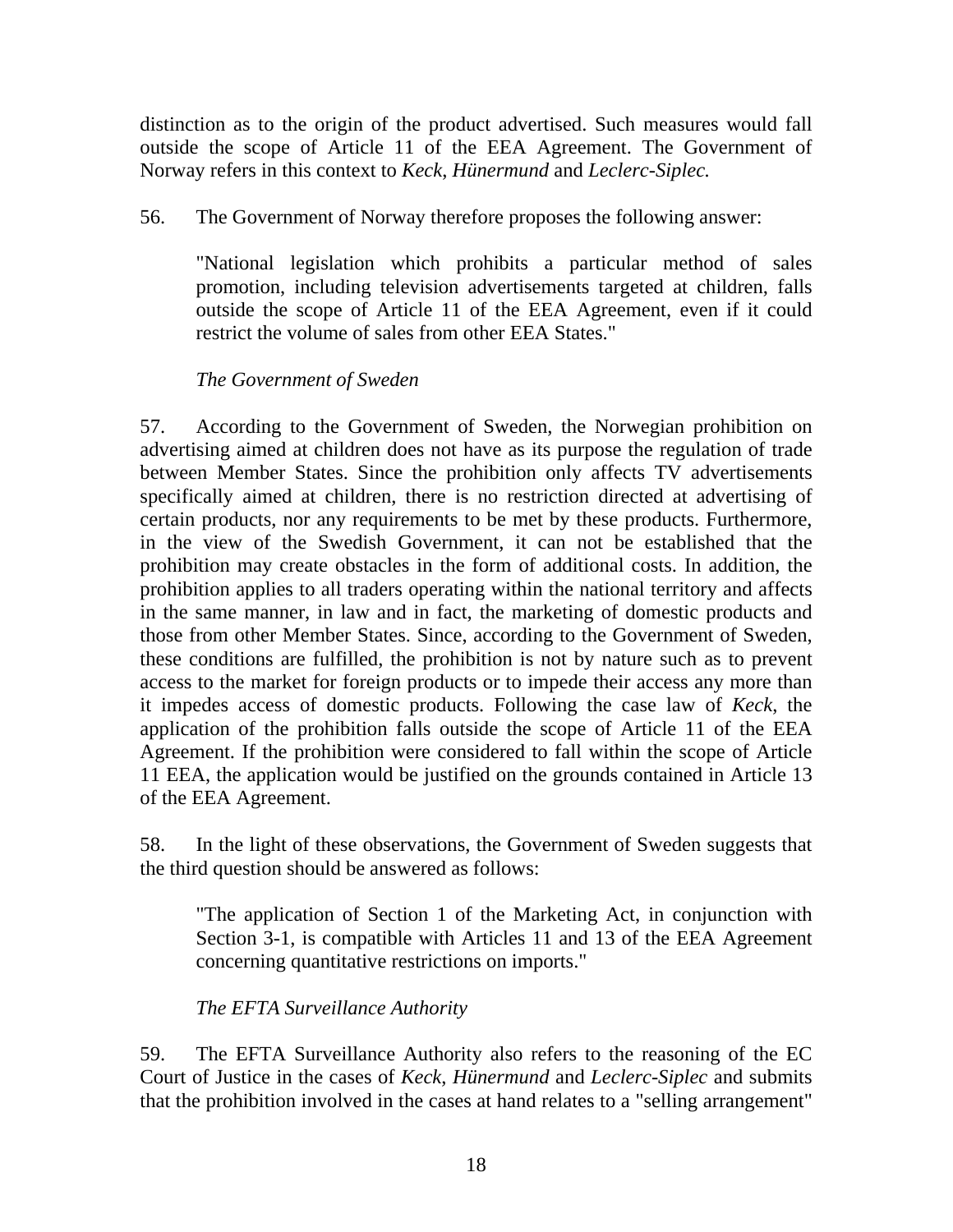within the meaning of the *Keck* judgment. The prohibition therefore falls outside the scope of Article 11 EEA, provided that it applies to all traders operating in Norway and that it affects in the same manner, in law and in fact, the marketing of Norwegian products and those from other EEA States. According to the Surveillance Authority both these conditions are fulfilled, and, consequently, the prohibition falls outside the scope of Article 11 EEA. This being so, the Surveillance Authority does not consider it necessary to consider the matter under Article 13 EEA. The EFTA Surveillance Authority proposes a common answer to questions two and three (see paragraph 48 above).

#### *Mattel and Lego*

60*.* While referring to recent case law of the EC Court of Justice (*Keck, Hünermund and Leclerc-Siplec*, including the opinion of the Advocate General in the latter case), the defendants point out that the restrictions on advertisements in the present case are of a more far-reaching nature than the restrictions the EC Court of Justice had to deal with in *Hünermund* and *Leclerc*, which both concerned restrictions on the advertising activities of distributors. The EC Court of Justice did not pronounce itself on restrictions on advertisements of a more general nature, where neither producers, importers, distributors nor anybody else can lawfully advertise their goods or services on television. According to the defendants, television advertising is a main method of communication with children as consumers. In practice, advertisements in newspapers and magazines, on hoardings, on the radio and so forth is no alternative for economic operators who wish to advertise to children. Mattel and Lego therefore submit that the prohibition may have foreclosing effects which are incompatible with Article 11 EEA, and that these foreclosing effects in practice also may affect the commercialization of products from other EEA States differently from Norwegian products.

61. Against this background, the defendants propose that the third question be answered as follows:

"A prohibition under national law of television advertisements specifically directed towards children, which is applicable on advertisements ordered by economic operators in other EEA states in broadcasts from other EEA States, constitutes a measure having equivalent effect to a quantitative restriction on imports within the meaning of Article 11 of the EEA Agreement."

### *The EC Commission*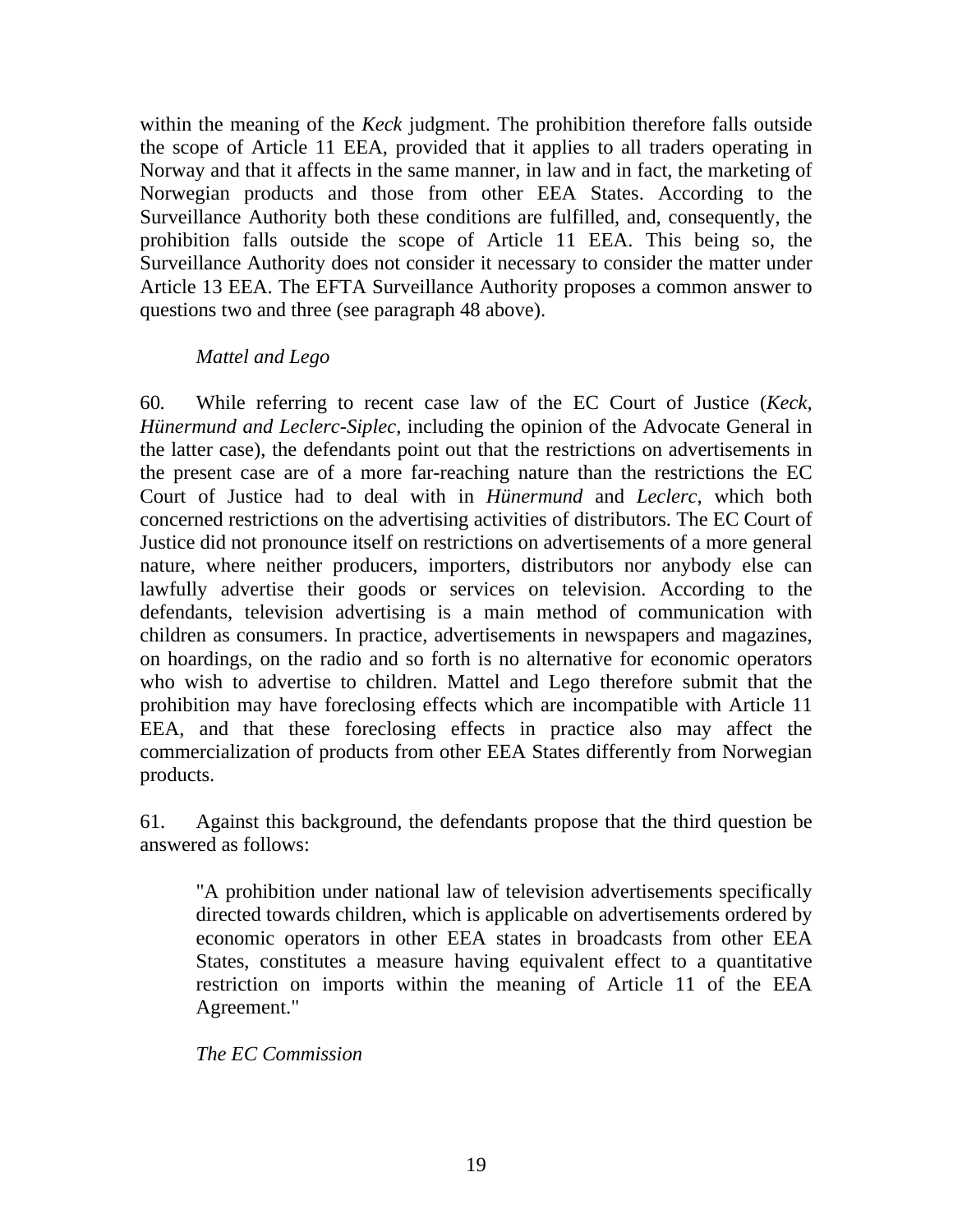62. As already stated above, the Commission only examines Article 11 EEA "for the sake of completeness", being of the opinion that its conclusions as to the interpretation of the TV Directive already permit the Court to give its advisory opinion.

63. The Commission first raises the question whether so general a ban on television advertising should not be regarded as an unjustified restriction of other services, e.g. services provided by broadcasters to advertisers or by advertising agencies to advertisers. It notes that the EC Court of Justice consistently examined national rules limiting advertising under the rules of free movement of goods and not under Article 59 EC. Only Article 11 EEA could thus be relevant. The Commission then addresses recent case law relating to advertising, especially the consequences of the *Keck* judgment. The notion of "selling arrangements", as expressed in that judgment, should be understood as a common term for national rules defining who may sell what goods at what time and in which manner. In the *Leclerc-Siplec* case, the EC Court of Justice held that a provision such as the French rule preventing the distribution sector from advertising on television concerns selling arrangements since it prohibits a particular form of promotion (televised advertising) of a particular method of marketing products (distribution). In the light of this unambiguous wording, it is, in the view of the Commission, difficult to see why the Norwegian provision prohibiting advertising directed at children should be treated differently.

64. A different view may, however, according to the Commission, be defended, if it can be shown that the measure in question affects the possibility of foreign producers to have access to the market. A general ban on television advertising may be difficult to qualify as a selling arrangement if it affects market access and reduces the total volume of sales of the products concerned. This would be the case if it can be shown that television advertising is the only efficient way of marketing a product and that it cannot be replaced by other forms of promotion without reducing the volume of sales. This might be true of advertising aimed at children, since it seems fair to assume that children are consumers of television programmes rather than of printed matter.

65. If it is nevertheless assumed that the Norwegian measure in issue does constitute a selling arrangement it is necessary to examine further whether the two additional conditions set out in *Keck* are fulfilled. According to the Commission, a ban on television advertising might have the effect of protecting domestic manufacturers which may have as a result that the marketing of products from other Member States may be in law, but not in fact, affected in the same manner as the marketing of domestically produced goods.